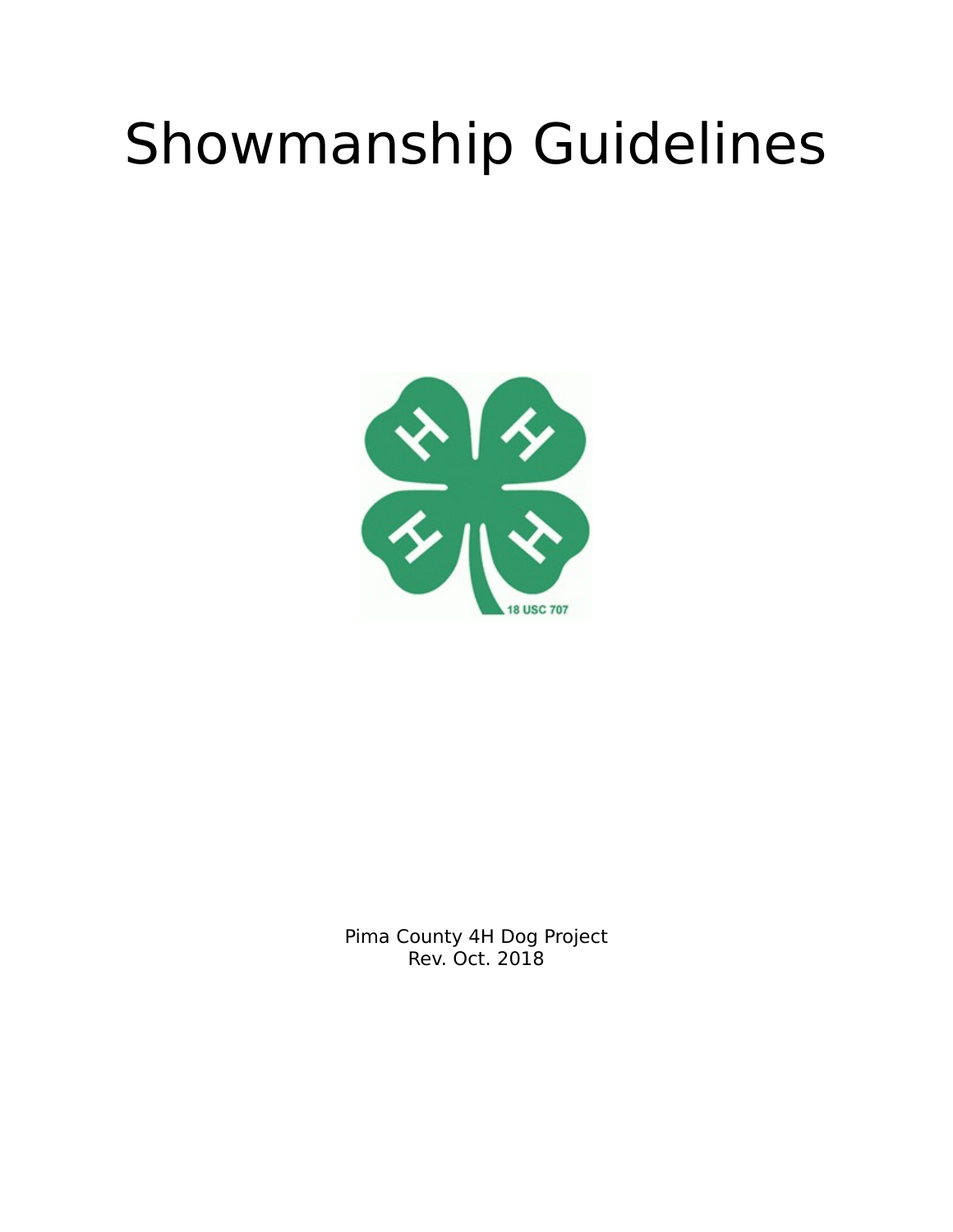Showmanship gives each 4-H member the opportunity to show their dog and their self to their best ability. This is exemplified by a handler working as a team with his dog, so the dog appears posed, alert and under control, while at the same time the handler appears confident and in control. Judging is based on the 4-H member's ability to groom and show a dog by breed standards. Conformation of the dog is not evaluated in showmanship.

## **General**

## **Leads**

A showmanship lead is preferred, but no deduction shall be made for obedience leashes. Regardless of which lead is used, the handler must be in control of the dog and the lead shall be held and used neatly. Deductions shall be made for leads hanging down or flapping about the dog. The handler's lead should be ready at all times and deductions shall be made for time spent wrapping leads and getting ready to move out.

## **Bait**

In the 4-H showmanship classes the exhibitor may use bait. If a handler uses bait (food or toys), it must be used discreetly, with no deliberate baiting near other dogs. If the bait is dropped in the ring and not immediately picked up by the handler, or is used to deliberately distract other dogs, the handler may have points taken away. Squeaky toys that could be distracting to other dogs are not allowed in the 4-H showmanship classes.

## **Clothing**

Judges should be aware of the appearance of the handler and dog. The dog handler shall wear clean, appropriate clothes (as described in the show rules). Neatness of attire is to be considered by the judge.

## **Grooming Tools**

The dog should be well groomed before entering the ring. Excessive grooming of the dog in the ring to gain the judge's attention should be faulted. Use of a brush or comb to replace muffed coat is acceptable but should be done very discreetly.

## **Procedure (Breed)**

No consideration shall be given to the breed of the dog. The handler should know the breed (crossbreed) and show the dog to that breed's standard. (Exception – German Shepherd/shepherd crosses may be stacked in either a square stack or in the "Shepherd" stance.) The dog shall be well groomed and kept. 4- H'ers showing crossbreed dogs should determine which breed their dog most closely resembles and show the dog and answer questions from that point of view.

## **Judges**

Judges shall remember at all times that the 4-H showmanship ring is not the AKC showmanship ring. 4- H members are trained to show their dogs to the best advantage and not to use unnecessary showy techniques. The judge shall remember that the quality of performance is directly related to the quality of judging and that this show could be the handler's first or only ring experience.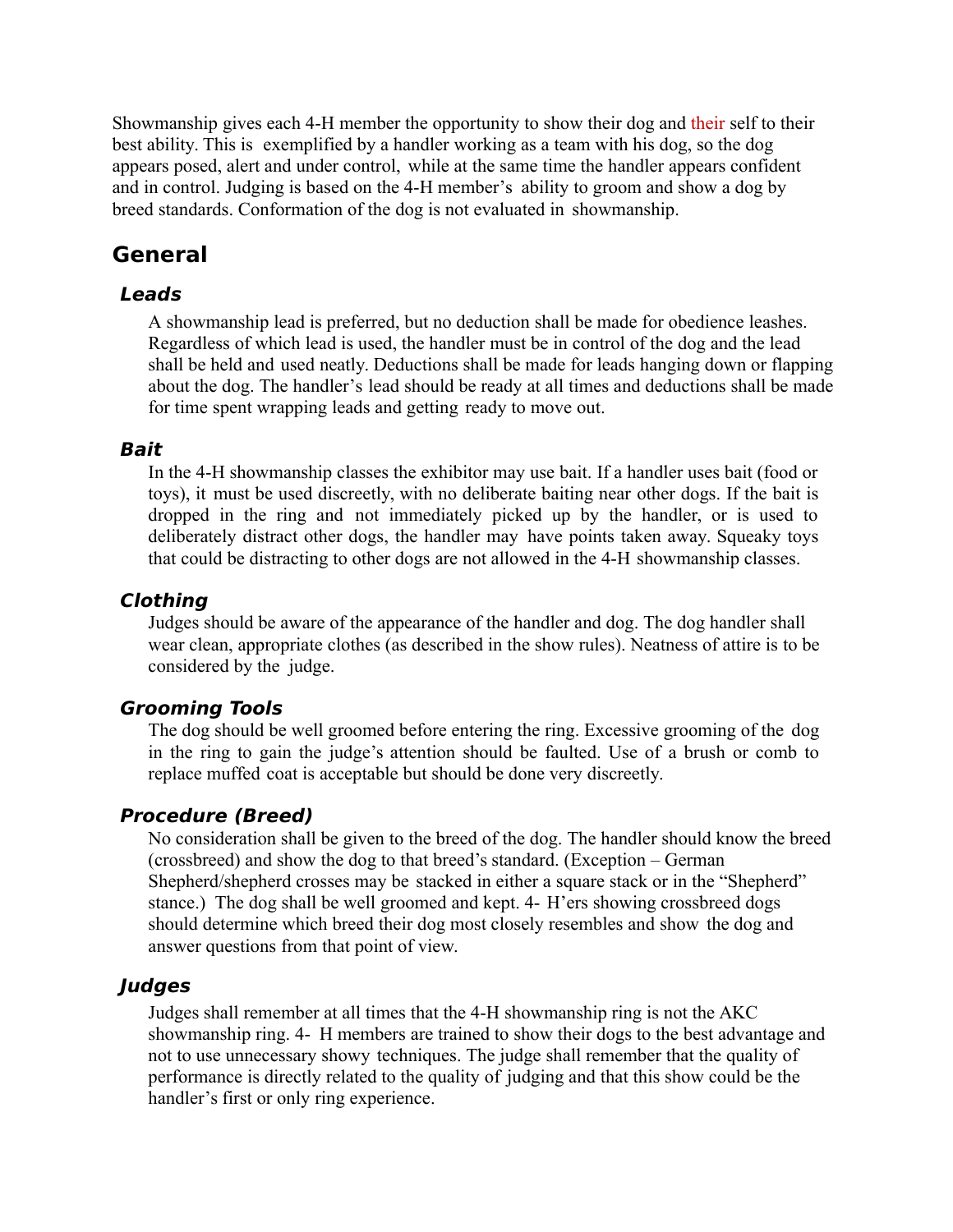The judge shall examine and evaluate the 4-H showmanship class on five basic areas: proper type presentation, skill of individual's presentation of their dog, knowledge of ring procedure, appearance and conduct, and knowledge.

The judge should consider the following questions when evaluating the handler/dog teams for individual skill:

- 1. Is the dog responsive to the handler? Do they work as a team?
	- 2. Does the dog appear posed or interested at all times?
	- 3. Is the dog under control?
	- 4. Is the dog moved correctly to the best of its ability?
	- 5. Do both the dog and handler appear relaxed?
	- 6. Is the dog presented with an economy of motion that gives the appearance of ease and minimum effort used to present the dog?

Showmanship should provide 4-H'ers with a meaningful competition in which they can learn, practice and improve in all areas of handling skill and sportsmanship. It is important for judges to teach by example. Judges should be prompt, courteous, patient and properly attired. Judges should be impartial, eliminating any bias for or against the breed handled, any past or future competitions, knowledge of 4-H'ers past accomplishments or knowledge or assumption of prior training or preparation.

Judges should be consistent in the initial examination of each 4-H'er, using the same gaiting patterns, the same procedural requests and allowing approximately the same amount of time. Judges shall utilize patterns and procedures commonly used when judging 4-H showmanship classes (see usual ring procedures).

Judges should evaluate the general conduct of the 4-H members in the showmanship ring. Handlers should appear prepared, confident, and attentive. They should be courteous to both the judge and fellow exhibitors. Handlers are expected to handle their dogs without distracting other member's dogs. A handler who crowds or disturbs other dogs must be faulted. Handlers who exhibit impatience or heavy handedness with their dogs should be penalized.

A main principal of 4-H Showmanship is to learn the spirit of competition. Judges shall be aware of sportsmanship in the ring and serious deductions shall be made for deliberate rudeness or un- sportsmanlike conduct. Winning is important but secondary to the development of sportsmanship during competition. Judges who reward un-sportsmanlike conduct or action compromise the very premise of 4- H showmanship!

Judges may excuse any dog out of control, injured (healed injuries that do not cause the dog pain are excluded), or showing aggression toward other dogs or people.

Any callbacks will be done at the Judge's discretion.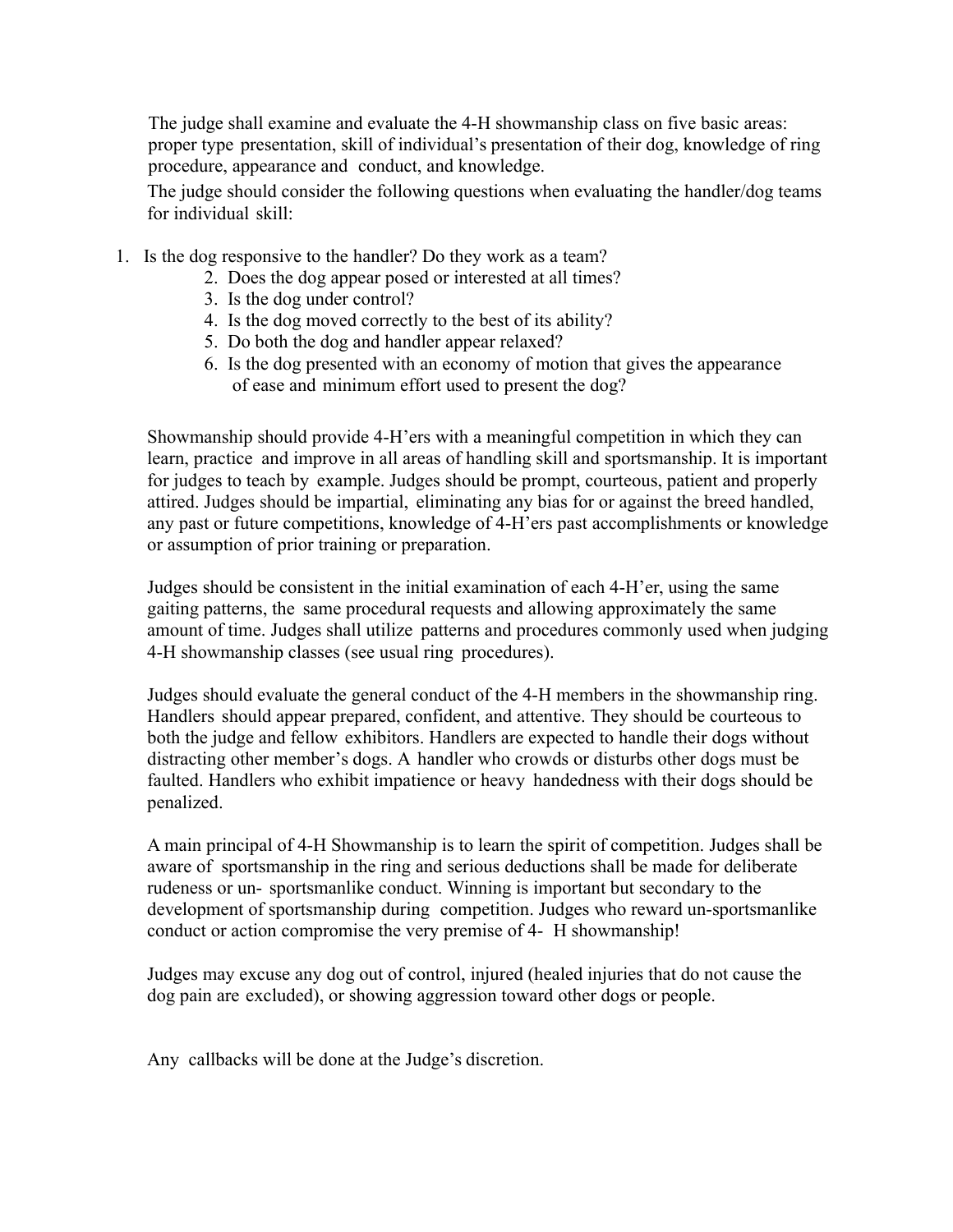## **Explanation of Usual Ring Procedures**

Individual judges vary their judging routine, and the following components may be mixed in any order. More challenging variations could be used as tie-breakers or in the final judging of a class.

#### Scoring: The scoring system shall be the same for each class:

| 1. Gaiting                    |             | $15$ pts.  |
|-------------------------------|-------------|------------|
| 2. Stacking (posing) the dog  |             | 15 pts.    |
| 3. Smoothness of Presentation |             | $15$ pts   |
| 4. Grooming of dog            |             | $10$ pts.  |
| 5. Knowledge (questions)      |             | $20$ pts.  |
| 6. Sportsmanship              |             | $10$ pts.  |
| 7. Attentiveness to Judge     |             | $10$ pts.  |
| 8. Grooming of handler        |             | $5$ pts.   |
|                               | $\rm Total$ | $100$ pts. |

## **Gaiting:**

.

During group gaiting, ring traffic will normally move counter-clockwise unless the judge directs otherwise. Gaiting is usually done around the perimeter of the ring with dogs on the left side of the handler. A judge may ask for variations such as going down a diagonal, down the center or reversing direction to go clockwise. The dog is to be kept between the judge and handler at all times. During group gaiting the handler will be judged on the ability to present the dog to its best advantage at a trot. It is important that handlers leave space between themselves and the dogs in front (for safety and to give the judge the best view of their dog). Passing should never be done except at the judge's request.

The judge should be aware of proper spacing and movement of the handlers. Crowding other dogs or gaiting in front shall be serious faults and deductions shall be made accordingly. Passing another handler and dog in the 4-H showmanship ring is not allowed and appropriate deductions shall be made. Judges, to the best of their ability, shall arrange the class so all dogs may gait at a comfortable pace.

Judges should, to the best of their ability, arrange members in order of gaiting speed of dogs or size to avoid crowding. Judges shall admit only as many handlers to the ring as the ring can safely hold. If necessary, the judge may divide the class. Members will then return to the ring together for a final examination and determination of placements.

#### **Stacking:**

Stacking dogs should be done when the class stops gaiting around the ring. It should be maintained while the judge is doing individual examinations of other dogs in the class. (Except when the judge gives directions to relax a dog due to large class size, etc.)

In the 4-H showmanship ring, handlers whose breed of dog is customarily shown in the AKC ring on a table may stack or pose their dog on the table if trained to show in that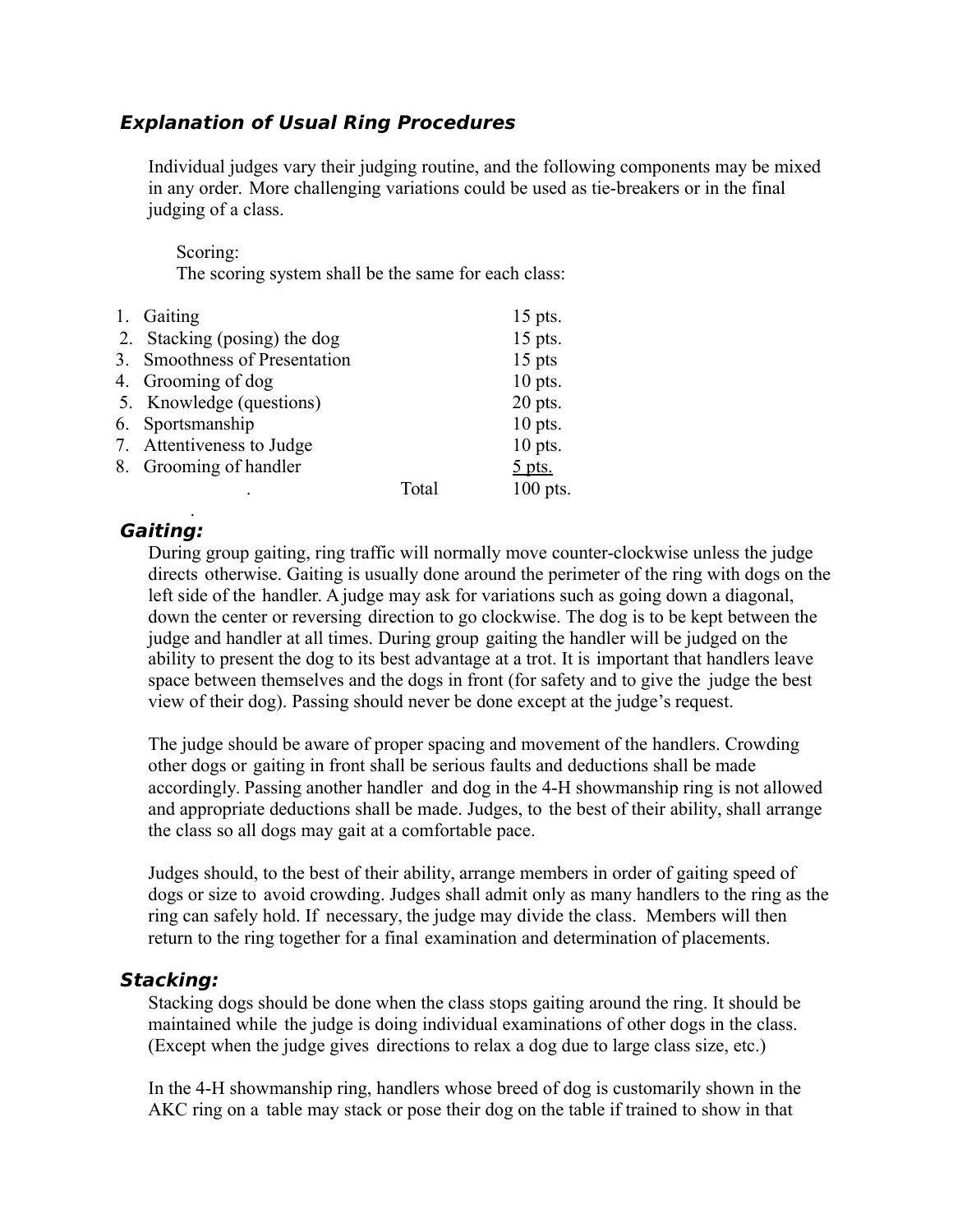manner. Otherwise, the exhibitor may stack their dog on the ground. Handlers shall never use the tail to lift all four feet of the dog off the floor at the same time (as is done with some breeds in the AKC ring). Handlers may lift from underneath the chest or mandible and hips to "drop" a dog into a stack. (See 4-H Showmanship Styles by Breed Type, Terrier Section, for description of the type of "dropped stack" allowed in 4-H.) Handlers may kneel on one or both knees or stand depending on the breed they are showing. No deduction shall be made for the handler's position, providing it is correct for their breed of dog. Deductions shall be made for any handler who is not able to move gracefully and quickly around the dog. Serious deductions shall be made for crawling on both knees. As the judge moves to various locations in the ring, it is important that the handler keep the dog between themselves and the judge while maintaining a correct pose.

It is each 4-H'er's responsibility to find out how their breed is customarily stacked. Most (but not all) breeds are stacked with all four feet square and hocks at right angles to the ground. (See 4-H Showmanship Styles by Breed Type.)

While stacking the dog, handlers will be evaluated on the correct pose for the breed (feet square, topline correct, ears up or down, etc.), if the space around the dog is sufficient, control of the handler over the dog, speed and ease of stacking, whether the handler blocks the view of the dog from the judge (hands on tail, hands over muzzle, feet placed by leaning over dog), etc.

The judge may request that handlers change positions. If this happens it is important to be able to turn the dog gracefully (without lifting all four feet off the floor at the same time) and to re-stack the dog quickly.

#### **Individual Examination:**

Individual examinations will be conducted for each handler, usually from the group stack. The judge may look at the dog from a few steps back and then move forward to examine the dog. While the judge is doing this, the handler should be out of the judge's way as much as possible while maintaining full control over the dog.

Some judges may ask the handler to show the bite (teeth) of the dog at this time. The handler should show the front teeth for most breeds (there are some breeds that show the side teeth also—check your breed standard). The handler should pull the dog's lips back so the judge has a clear view of the dog's teeth. Be careful not to get hands or head in the way of the judge. The judge should be able to see the teeth with the dog's mouth closed.

As the judge moves, the handler should move around the dog, so the dog stays between the handler and the judge, while keeping the dog under control.

#### **Knowledge/Questions:**

Questions will be asked by the judge. A 4-H handler should be prepared to answer questions about general dog knowledge and specific questions about their breed of dog. Judges will vary their questions, but most judges will ask about dog anatomy, health information and general care. Specific breed questions could include questions such as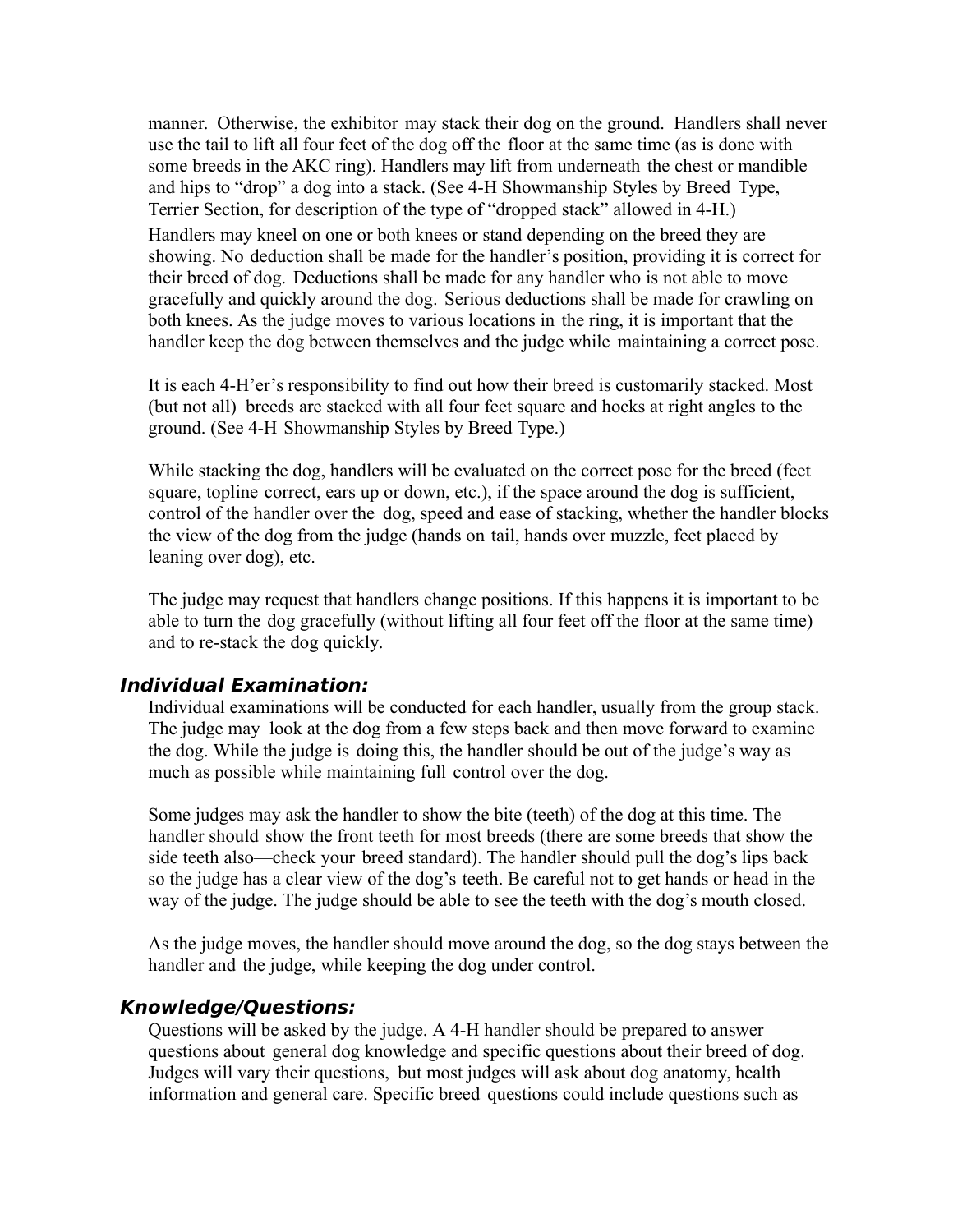country of origin, dog's intended use, AKC group, or breed standard questions. Questions should be determined before the show by the Show Committee with or without input from the judges.

## **Grooming of dog:**

Dogs in showmanship should be free of mats and clean (including ears and nails). 4-H'ers are allowed assistance from a professional groomer in clipping and scissoring prior to the show, but are strongly encouraged to learn these skills as they advance in experience. No bows or other decorations are allowed other than those customary to hold the hair out of the eyes (of those breeds requiring same).

## **Individual Gaiting Pattern***:*

Individual gaiting patterns will be selected from:

- 1. Straight out and back
- 2. "L" pattern
- 3. Triangle
- 4. "T" pattern (most judges will request a "T" pattern for only advanced classes)



It may be necessary in some patterns to switch the lead from one hand to the other to insure the dog is always between the judge and the handler. These changes should be done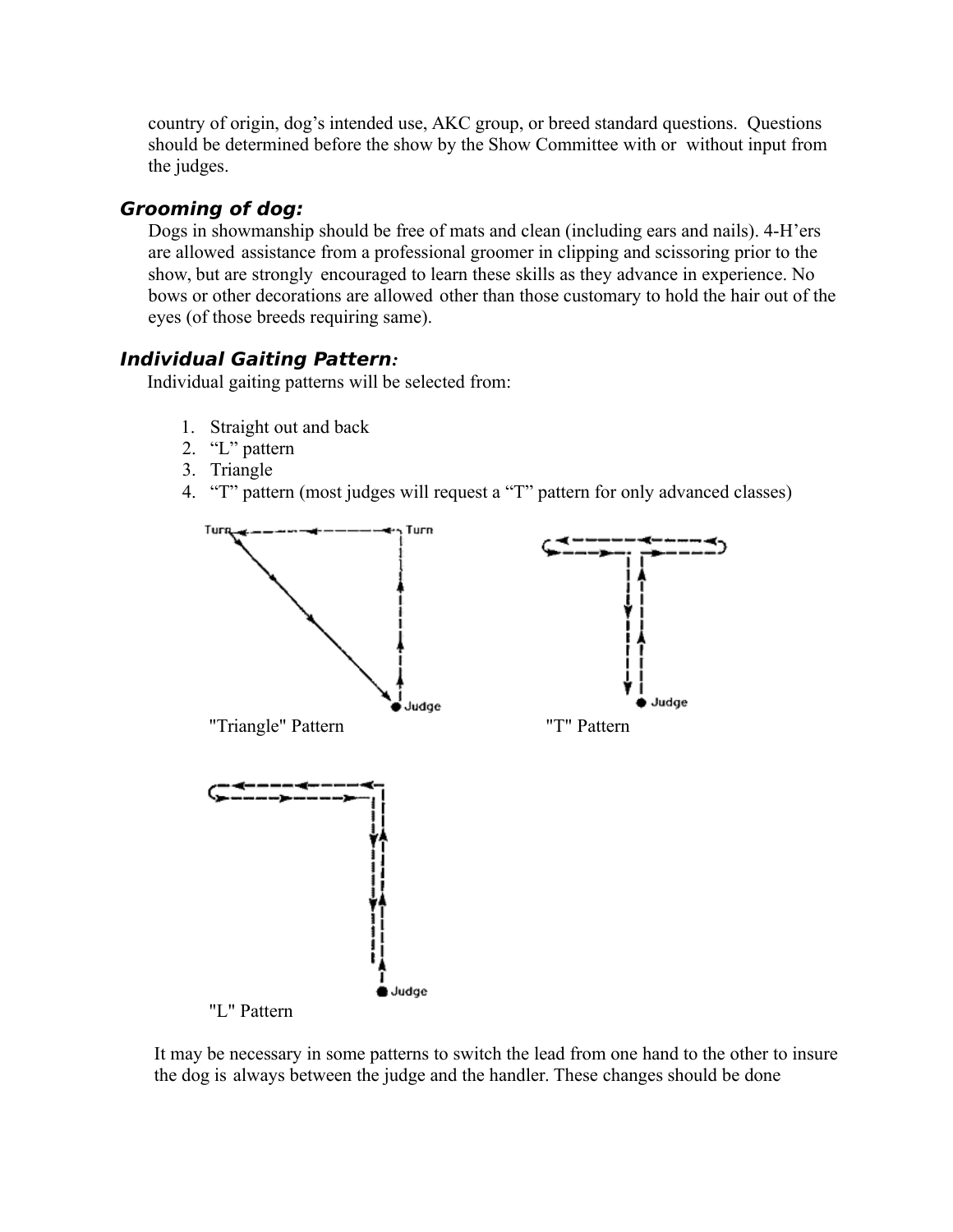gracefully at the corners of the patterns only as necessary to be sure the judge has an unobstructed view of the dog.

It is customary for the judge to have the handler stop a few steps back from the judge. Most breeds should stand with all four feet square and the handler should avoid moving the dog's feet by hand.

During individual gaiting, 4-H handlers will be judged on their ability to follow the judge's instructions, proper speed on the gait for their dog, dog on appropriate side of handler, and smoothness.

#### **4-H Showmanship Styles by Breed Type**

The purpose of this document is to assist the 4-h exhibitor in the proper way to present their dog. This guide will give rough explanations of the styles of the different groups without going into unnecessary detail on each breed. Please keep in mind that there are varying degrees of correctness.

#### **Sporting Group:**

Works the hunting field with a handler to point, flush or retrieve game.

Includes purebreds or mixes that appear to be:

| Brittany's                                 | Pointers                     |  |
|--------------------------------------------|------------------------------|--|
| Pointers (German Shorthaired)              | Pointers (German Wirehaired) |  |
| Retrievers (Chesapeake Bay)                | Retrievers (Curly-Coated)    |  |
| Retrievers (Flat-Coated)                   | Retrievers (Golden)          |  |
| Retrievers (Labrador)                      | Setters (English)            |  |
| Setters (Gordon)                           | Setters (Irish)              |  |
| Spaniels (American Water)                  | Spaniels Clumber)            |  |
| Spaniels (Cocker)                          |                              |  |
| Three varieties:                           |                              |  |
| Solid Color Black, Including Black and Tan |                              |  |
| Any Solid Color Other Than Black           |                              |  |
| Parti-color                                |                              |  |
| Spaniels (English Cocker)                  | Spaniels (English Springer)  |  |
| Spaniels (Field)                           | Spaniels (Irish Water)       |  |
| Spaniels (Sussex)                          | Spaniels (Welsh Springer)    |  |
| <b>Vizslas</b>                             | Weimaraners                  |  |
| Wirehaired Pointing Griffons               |                              |  |

Most of these breeds are normally presented to give the impression of being alert, athletic dogs anxious for the hunt. The handler holds the dog's head erect by holding the lead at the throat or the flews and the tail is "presented" so it is level (or just above level for those with longer tails). Breeds with flag tails, such as the setters or the golden, should be presented by holding the tip of the tail, to keep from interfering with the graceful flow of the feathering on the tail. Stub-tailed breeds should be presented by holding the tail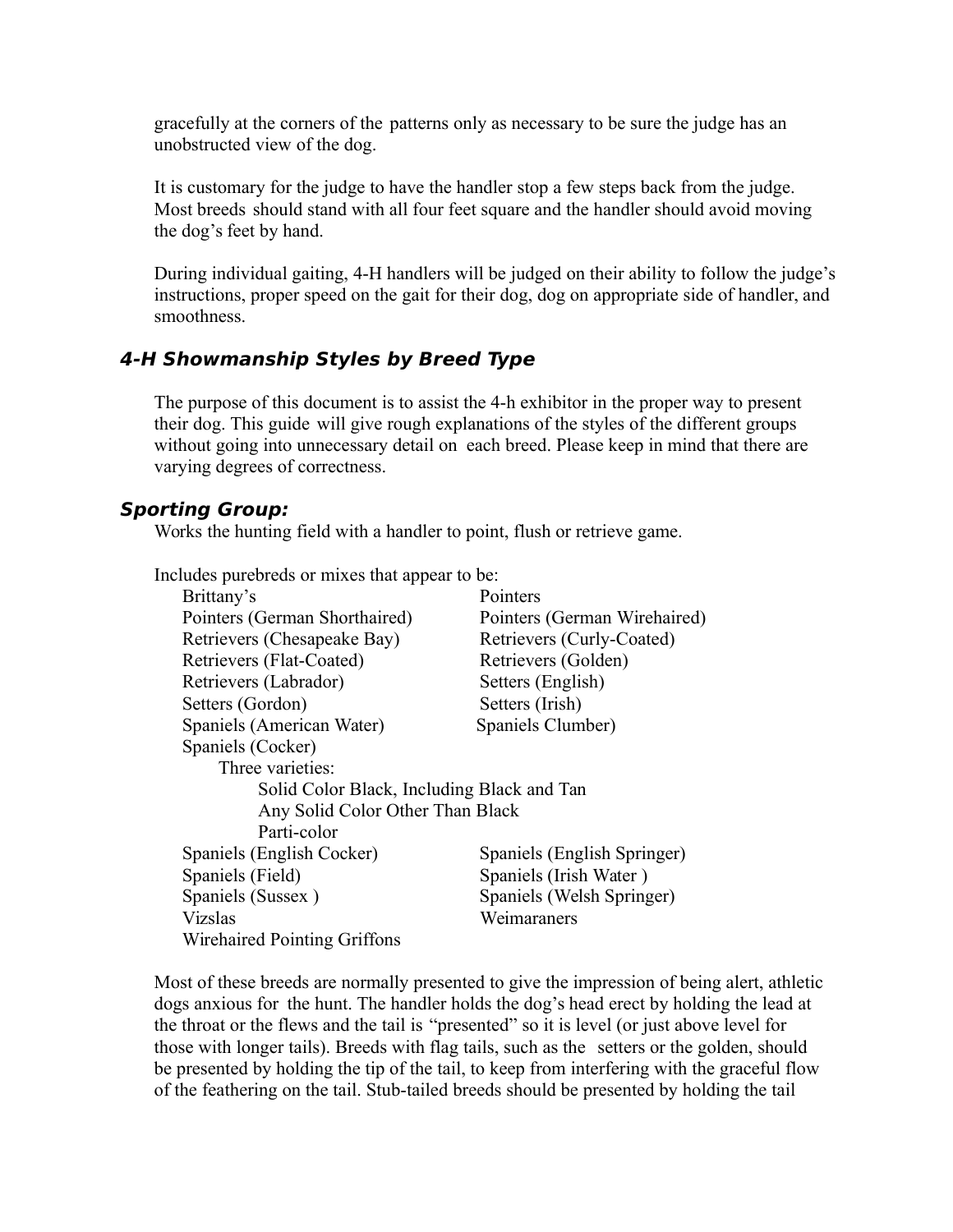level (horizontally), as an extension of the backbone. Cockers may be dropped into the stack. (See Terrier section for description of the proper 4-H dropped stack of short legged terriers.)

## **Hound Group:**

Bred to work in packs trailing game. There are two types of hounds — those that trail by a strongly developed sense of smell, known as "scent hounds," or those that chase down game using fast speeds and good eyesight, known as "sight hounds." There is a massive difference in size from the largest to the smallest breed within this group, ranging from 11 to 150 pounds.

Includes purebreds or mixes that appear to be: Afghan Hounds\* Basenjis\* Basset Hounds Beagles Two varieties: Not exceeding 13 inches in height Over 13 inches, but not exceeding 15 inches in height Black and Tan Coonhounds Bloodhounds Borzois\* Dachshunds Three varieties: Longhaired Smooth Wirehaired Foxhounds (American) Foxhounds (English) Greyhounds\* Harriers Ibizan Hounds\* Irish Wolfhounds\* Norwegian Elkhounds Otterhounds Petits Bassets Griffons Vendeens Pharaoh Hounds\* Rhodesian Ridgebacks Salukis\* Scottish Deerhounds\* Whippets\*

\* Sight hounds.

Sight hounds are normally presented to look sleek and graceful. They are shown without presenting the tail and only the Whippet, Basenjis and Ibizan are encouraged to have their ears pricked during stacking. The Afghan is the exception in that the tail may be held out.

Scent hounds are normally presented to look alert and athletic. There is some variation between breeds as to whether the tail is presented or not. Beagles, Coonhounds and dogs of similar body style are shown with their tail held up in a slight arch. The dachshund may have the tail held level with the back. The remaining breeds typically are shown with the tail not presented.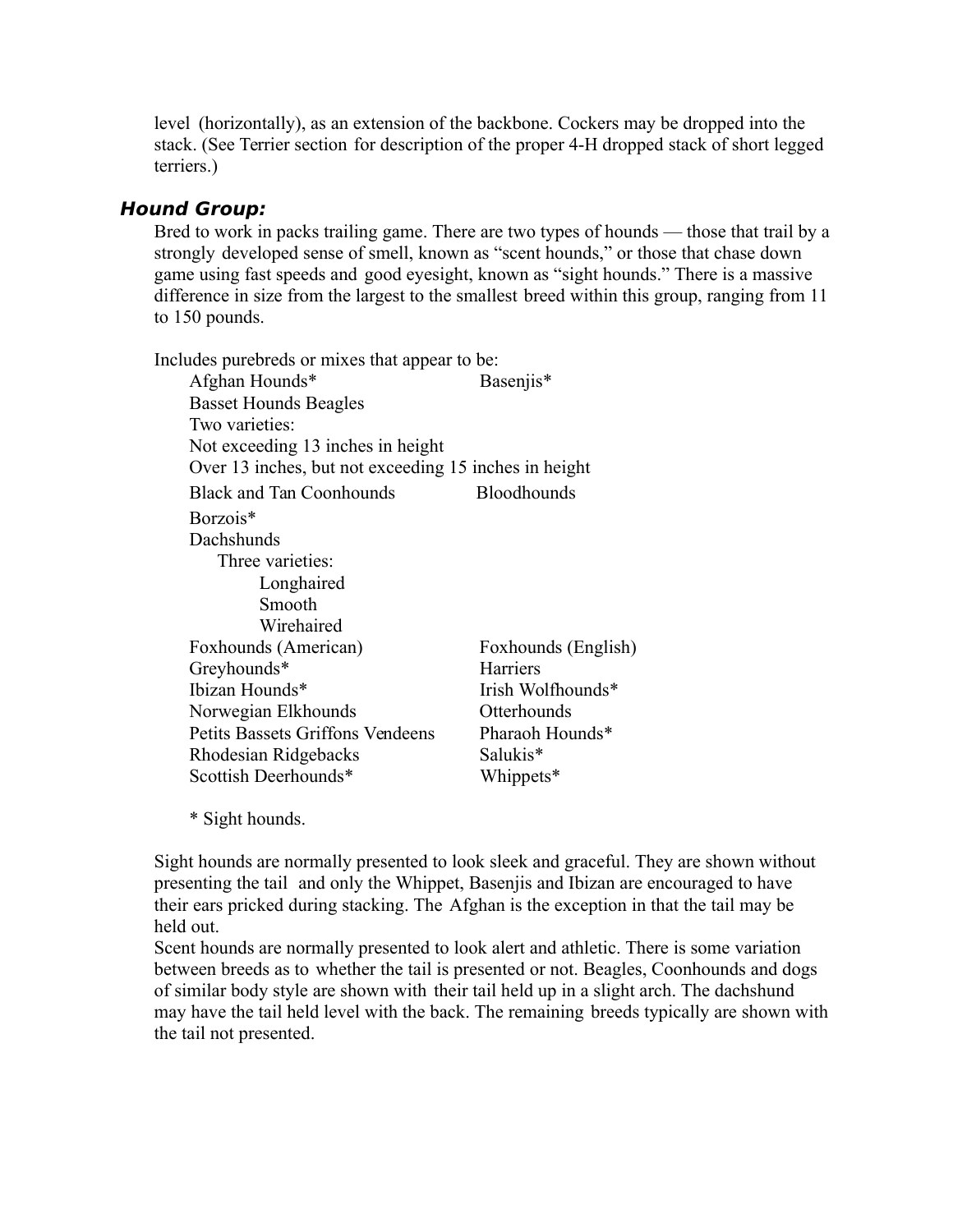#### **Working Group:**

Developed for a specific task—they are the dogs that work for mankind pulling loads, protecting people and herds, rescuing people, etc.

Includes purebreds or mixes that appear to be:

| Akitas                       | <b>Alaskan Malamutes</b> |
|------------------------------|--------------------------|
| <b>Bernese Mountain Dogs</b> | <b>Boxers</b>            |
| <b>Bullmastiffs</b>          | Doberman Pinschers       |
| <b>Giant Schnauzers</b>      | <b>Great Danes</b>       |
| <b>Great Pyrenees</b>        | Komondorok               |
| Kuvaszok                     | <b>Mastiffs</b>          |
| Newfoundlands                | Portuguese Water Dogs    |
| Rottweilers                  | <b>Saint Bernards</b>    |
| Samoyeds                     | Siberian Huskies         |
| <b>Standard Schnauzers</b>   |                          |

Because of the wide variety of body styles and types within the working group, there are several distinct "looks" that a handler may want to achieve. The sled dog breeds are to have pricked ears and tails held up or curled tightly and naturally over the back. The breeds with cropped tails and ears are to appear alert, so they are shown with pricked ears and may need to have their tails pushed up. Examples are Dobermans, Boxers, etc. The large bodied breeds like the Saint Bernard's, Newfoundland's, etc., are shown with a relaxed tail and ears, as are most of the remaining working breeds.

#### **Herding Group:**

Developed for their skill in herding and controlling livestock, these dogs were split from the working group in the mid-1980s.

| Includes purebreds or mixes that appear to be: |                             |
|------------------------------------------------|-----------------------------|
| <b>Australian Cattle Dogs</b>                  | <b>Australian Shepherds</b> |
| <b>Bearded Collies</b>                         | Belgian Malinois            |
| Belgian Sheepdogs                              | Belgian Tervuren            |
| <b>Bouviers Des Flandres</b>                   | <b>Briards</b>              |
| Collies                                        |                             |
| Two varieties:                                 |                             |
| Rough                                          |                             |
| Smooth                                         |                             |
| German Shepherd Dogs                           | Old English Sheepdogs       |
| Pulik                                          | <b>Shetland Sheepdogs</b>   |

Welsh Corgis (Cardigan) Welsh Corgis (Pembroke)

Herding dogs are normally shown to appear alert and responsive to the handler. They are shown with their ears pricked forward and the tail naturally held. The correct stack for all, except the German Shepherd, is all four feet square under the body. The German Shepherd may be stacked so that the hind leg farthest from the judge is placed slightly set back from the body. The appearance of the hind legs is that the dog is taking a step forward, however,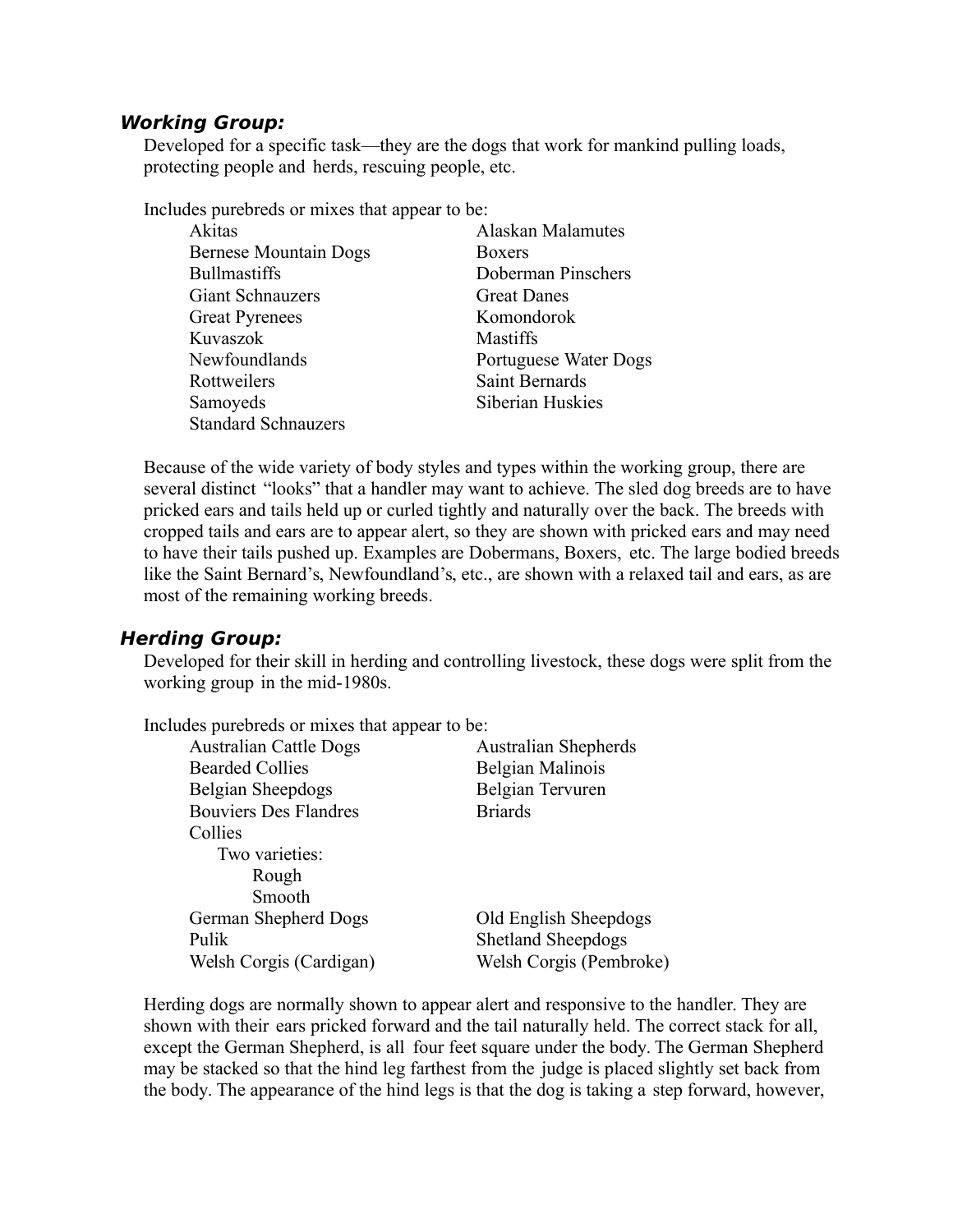the front legs are lined up flush with each other. The exhibitor may determine if their shepherd will be shown in a square or "shepherd" stack.

#### **Terrier Group:**

Developed primarily on the British Isles to control rodents and other unwanted small animals around farm yards, hunt aggressive game that may dig itself underground, and to protect the farm house.

Includes purebreds or mixes that appear to be:

| Airedale Terriers                                    | American Staffordshire Terriers            |
|------------------------------------------------------|--------------------------------------------|
|                                                      |                                            |
| <b>Australian Terriers</b>                           | <b>Bedlington Terriers Border Terriers</b> |
| <b>Bull Terriers</b>                                 |                                            |
| Two Varieties:                                       |                                            |
| Colored                                              |                                            |
| White                                                |                                            |
| Cairn Terriers                                       | Dandie Dinmont Terriers                    |
| Fox Terriers (smooth)                                | Fox Terriers (wire)                        |
| <b>Irish Terriers</b>                                | <b>Kerry Blue Terriers</b>                 |
| <b>Lakeland Terriers</b>                             |                                            |
| <b>Manchester Terriers</b>                           |                                            |
| Two Varieties:                                       |                                            |
| Standard, over 12 pounds and not exceeding 22 pounds |                                            |
| Toy (toy group)                                      |                                            |
| Miniature Bull Terriers                              | Miniature Schnauzers                       |
| <b>Norfolk Terriers</b>                              | Norwich Terriers                           |
| <b>Scottish Terriers</b>                             | Sealyham Terriers                          |
| <b>Skye Terriers</b>                                 | <b>Soft Coated Wheaten Terriers</b>        |
| <b>Staffordshire Bull Terriers</b>                   | <b>Welsh Terriers</b>                      |
| West Highland White Terriers                         |                                            |
|                                                      |                                            |

There are two basic types of terriers - long legged and short legged. All terrier breeds are ideally shown to look so alert they give the appearance of a tense energy. Ears are pricked and tails presented by pushing up from the underside, near the base of the tail.

The short legged breeds may be stacked in one of two ways. One - each leg set on the standing dog by the handler; or two - a handler may pick the dog up, by supporting the chest or mandible and the underside of the pelvic region, and dropping it one to two inches to the floor into the stack. The process is called dropping the dog into the stack. In the AKC ring this is done by supporting the jaw and grasping the tail. There is some concern in the 4-H ring that there would be some "copy catting" with breeds that do not have the tail structure for this. In order to prevent this potential problem, dropped stacks must be done by supporting the underside of the dog's body.

Long legged terriers are generally too large to drop into the stack, but some handlers may lift the front end from the chest and then the back end from the pelvis or set each foot separately.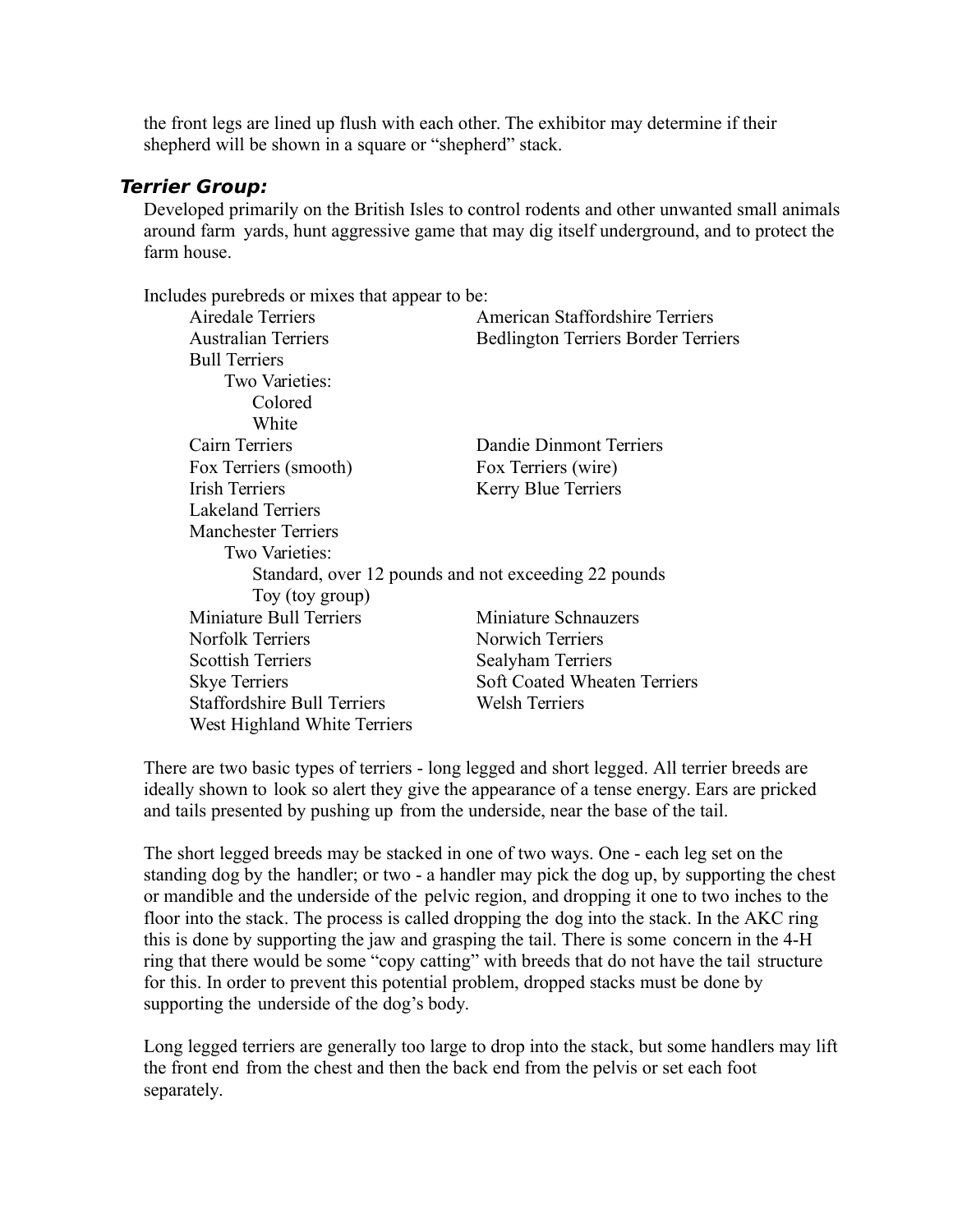Note: It is never appropriate in the 4-H ring to "spar" terriers. This is defined as bringing two to four dogs together, to face each other, in the center of the area. This is done to show that they will become alert and demonstrate terrier spirit. There is too much potential for a dog to get away from a young handler if this were done in the 4-H ring.

#### **Toy Group:**

Small dogs bred to be companions to the lords and ladies, kings and queens of past history. Now they are household pets of a very small size.

Includes purebreds or mixes that appear to be: Affenpinschers Brussels Griffons Chihuahuas Two varieties: Long Coat Smooth Coat Chinese Cresteds English Toy Spaniels Two varieties: Blenheim and Prince Charles King Charles and Ruby Italian Greyhounds Japanese Chin Maltese Manchester Terriers Two varieties: Standard (in Terrier Group) Toy, not exceeding 12 pounds Miniature Pinschers Papillion Pekingese Pomeranians Poodles Three varieties: Miniature (in Non-Sporting Group) Standard (in Non-Sporting Group) Toy, not exceeding 10 inches Pugs Shih Tzu Silky Terriers Yorkshire Terriers

These dogs are typically shown with their natural tail and ear carriage. The exception is poodles, which should have an erect tail that may be pushed from the base.

#### **Non-Sporting:**

These dogs have no common characteristic such as intended use, size or skill. They are dogs that did not fit into other groups. Most of these dogs were bred for a purpose other than hunting (sporting or hound group), protection or work (working group). They were too large to be in the toy group, so they were loosely described as non-sporting dogs.